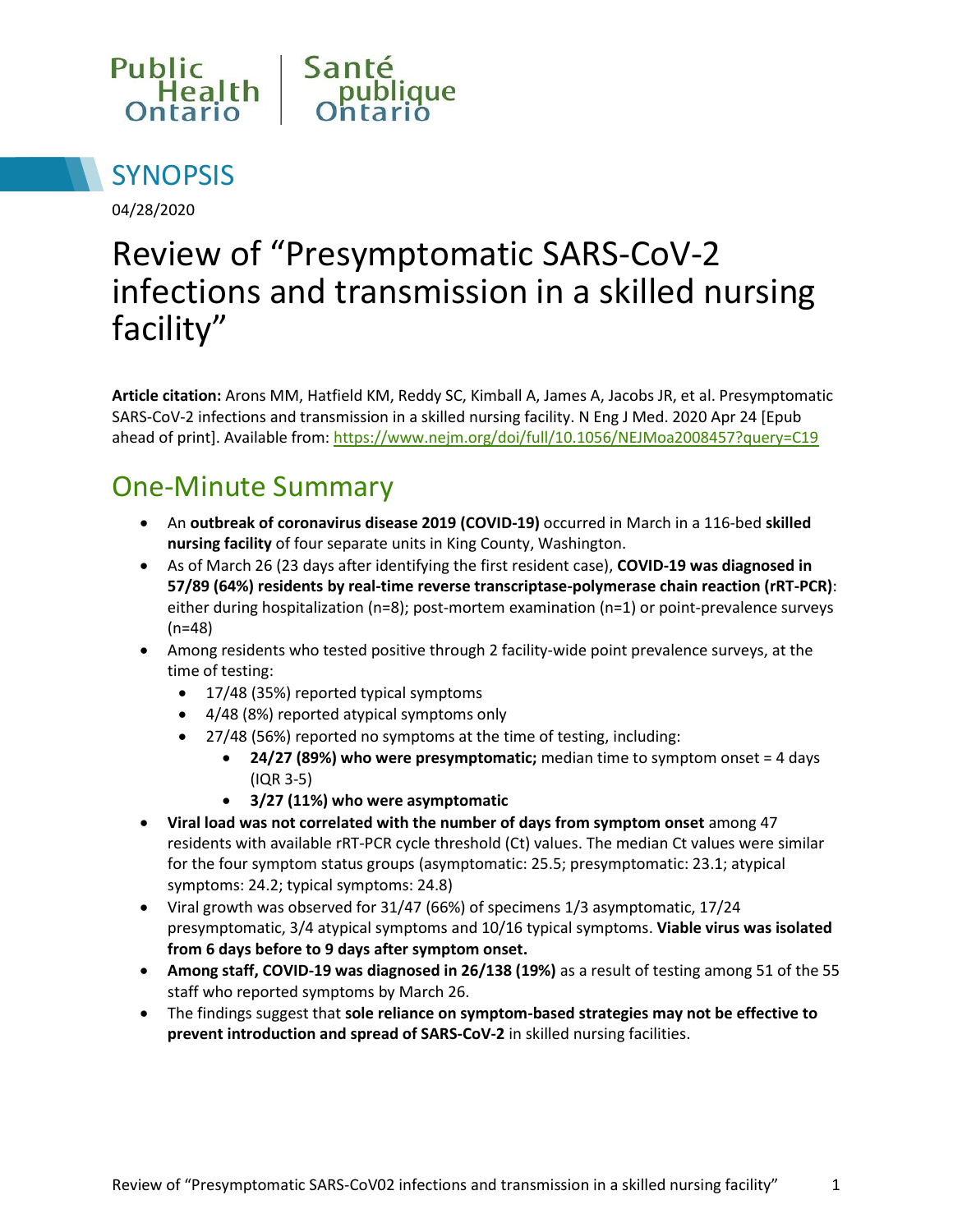# Additional Information

- On March 1, a staff member tested positive for SARS-CoV-2 after having worked in a unit of the facility while symptomatic on February 26 and 28.
- On March 5, a resident of that unit diagnosed with COVID-19 with onset 3 days prior.
- On March 8, 13/15 residents in the same unit were tested; 6 tested positive. Transmission-based precautions were implemented on March 9 in that unit.
- 2 point-prevalence surveys were performed for all assenting available residents of the facility:
	- **24/76 tested positive on March 13**
	- **24/49 tested positive a week later on March 19-20**
- COVID-19 testing included rRT-PCR on nasopharyngeal and oropharyngeal swabs, viral culture and sequencing.
- 11/57 (19%) resident cases had been hospitalized, **15/57 (26%) had died** as of April 3.
- The **doubling time in this outbreak was estimated to be 3.4 days** (95% CI: 2.5-5.3) compared to to 5.5 days (95% CI, 4.8 to 6.7) for the surrounding King County.
- Early transmission seemed to occur mostly in the unit where the first case was identified, several days before cases were detected in the other three units.
- The authors suggest that the 26 symptomatic staff members likely contributed to transmission across the four units of the facility. **Asymptomatic staff members were not tested and their role in transmission in this outbreak was not explored.**
- The authors suggest that their findings support universal use of face masks for all healthcare staff in long-term care facilities in addition to screening for symptoms, given the potential for viral shedding from staff during the presymptomatic or mild symptomatic phase of COVID-19.
- Classification of symptom grouping may have been challenged by cognitive impairment in some residents. Multiple sources of symptom data were reviewed (independent assessments by nurses and clinicians, and electronic medical record review by outbreak investigation team) to minimize the extent of misclassification.

## PHO Reviewer's Comments

- There is some limited evidence, from epidemiological data and detection of viral RNA, of COVID-19 transmission by asymptomatic and presymptomatic persons. The findings in this paper further support the plausibility of such transmission. However, uncertainties remain regarding the role of such transmission in driving outbreaks in the absence of major droplet-releasing symptoms (e.g., coughing, sneezing).
- As the authors noted, this study reports on an outbreak occurring in a single skilled nursing facility and the results may not be generalizable to other populations or other long-term care settings.

## Citation

Ontario Agency for Health Protection and Promotion (Public Health Ontario). Review of "Presymptomatic SARS-CoV-2 infections and transmission in a skilled nursing facility". Toronto, ON: Queens's Printer for Ontario; 2020.